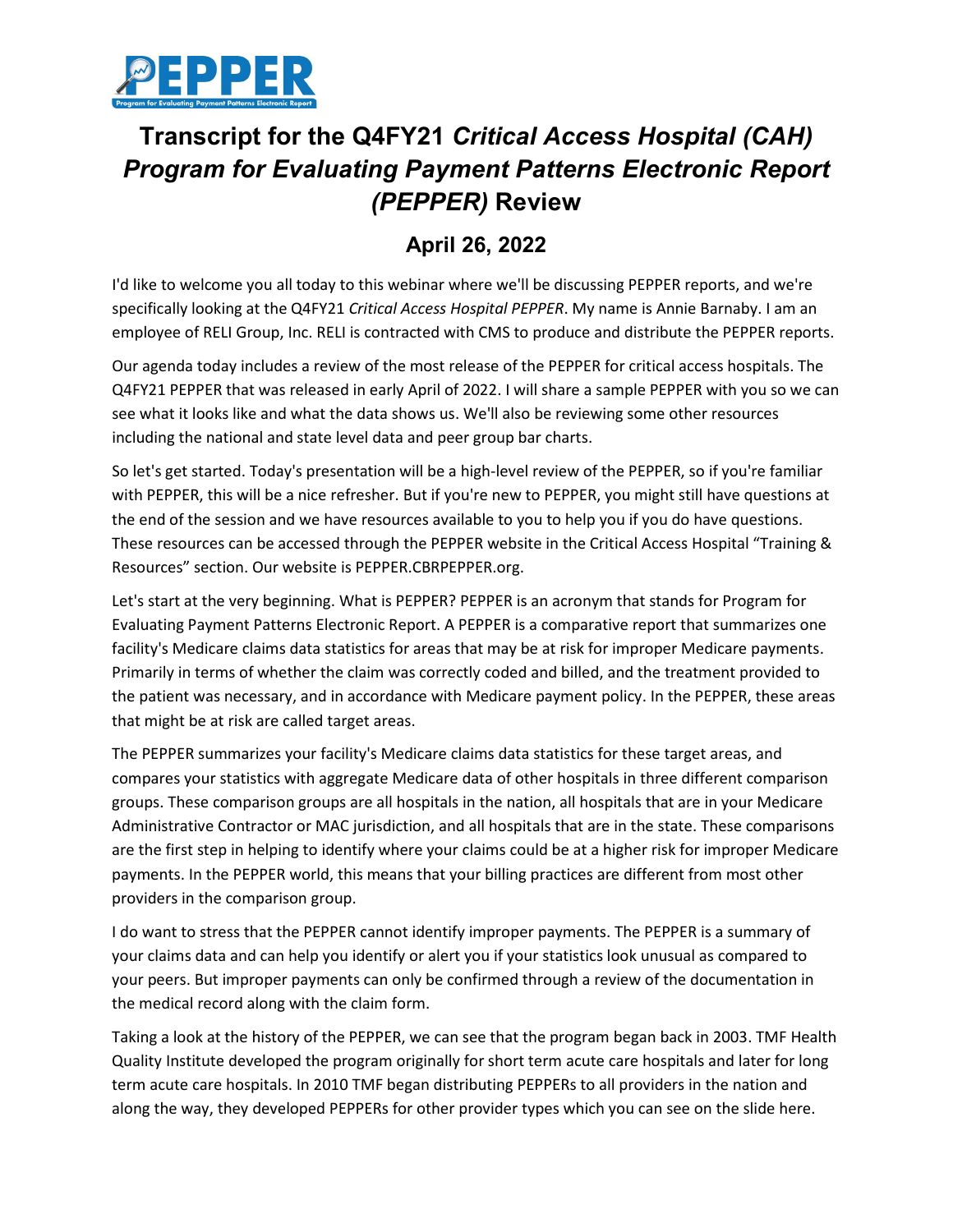Each of these PEPPERs is customized to the individual provider type, with the target areas that are applicable to each setting. Then in 2018, CMS combined the comparative billing report or CBR and the PEPPER programs into one contract and and the RELI Group and its partners, TMF and CGS now produce CBRs and PEPPERs.

While the CBR program produces reports that summarize Medicare Part B claims data, the PEPPERs summarize Medicare Part A claims data. These reports are produced for providers across the spectrum that help educate and alert providers to areas that are prone to improper Medicare payments.

So, why does CMS feel that these reports are valuable and support their agency goals? CMS is mandated by law to protect the Medicare Trust Fund from fraud, waste, and abuse, and they employ several strategies to meet this goal, such as data analysis activities, provider education, and early detection through medical review, which might be conducted by the Medicare Administrative Contractor, a recovery auditor or some other federal contractor. The provision of PEPPERs to providers supports these strategies. The PEPPER is considered an educational tool that can help providers identify where they could be at a higher risk for improper payments. The providers can proactively monitor and take preventive measures if necessary.

I should also mention that the Office of Inspector General, or OIG, requires that providers to have a compliance program in place to help protect their operations from fraud and abuse. An important piece of a compliance program is conducting regular audits to ensure that charges for Medicare services are correctly documented and billed, and that those services are reasonable and necessary. The PEPPER supports that auditing and monitoring component of a compliance program.

Now that we have a sense of the history of the PEPPER program and why it was created, let's talk specifically about the newest release of PEPPER, Q4FY21, the fiscal year of 2021. Again, the PEPPER only summarizes Medicare, fee for service, Part A claims data and it does not include any other payer types such as Medicare advantage claims.

Every time that a PEPPER is produced and released, the statistics are refreshed through the paid claims database. Therefore, if you're looking at a previous PEPPER release and comparing it to this release, you're probably going to see slight changes in the numerator, denominator, percentile, those types of things. That could be because there are late claims that are submitted or corrected claims, which would both be reflected in the updated statistics. Anytime we produce a report, the oldest fiscal year rolls off as we add the new fiscal year.

Let's now talk about the improper payment risks that are pertinent to critical access hospitals. Critical access hospitals are reimbursed based on costs rather than DRGs. The primary risk that we focus on in this PEPPER relates to unnecessary admissions. While coding errors do not impact Critical Access Hospital reimbursement, it is always important to ensure that correct and compliant coding processes are followed in your facility.

Those of you who have been working with PEPPER for a long time know that there have been changes in these target areas over the years. And some significant since we first started producing the reports in 2003. The original target areas were identified primarily from information gained by the quality improvement organization medical record reviews and OIG studies. The target areas are evaluated every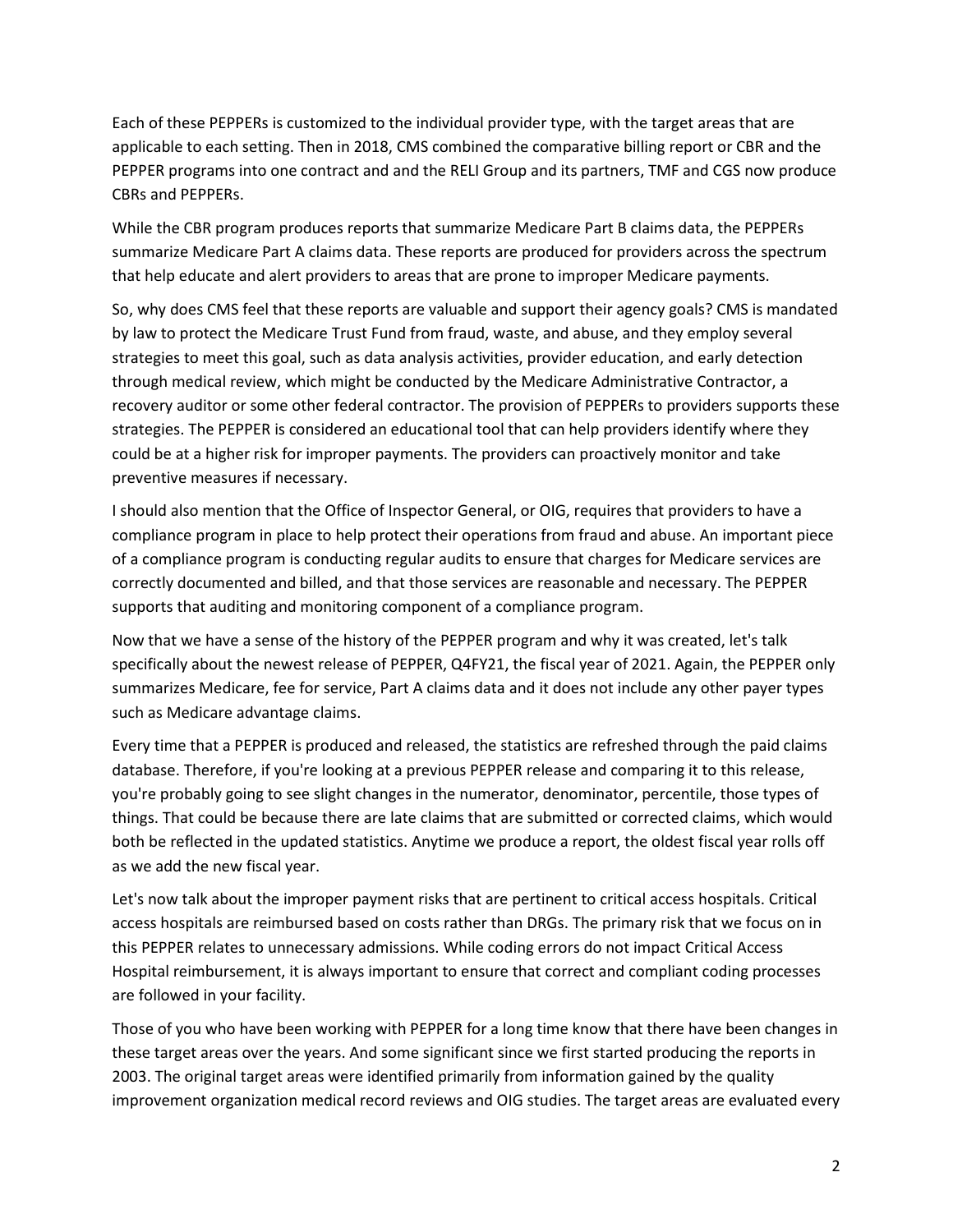year so that we can ensure that all the target areas are included in the report remain applicable and beneficial. As new risks are identified by recovery auditors or Medicare Administrative Contractors, or as policy changes are implemented, the target areas change to accommodate those risks.

Because CAH facilities treat many of the same types of patients as STACH facilities, most of the CAH target areas mirror those of the STACH.

The target areas within the PEPPER pertain to a service or type of care that's been identified as prone to improper Medicare payments. We construct these target areas as ratios where the numerator is a count of discharges that could be problematic, and a denominator is a larger reference group that also includes the same numerator discharges. This calculation allows us to calculate a target area percent, and we'll talk about target area percents here in just a moment.

Here you can see a list of the target areas that are included in this release of the Critical Access Hospital, PEPPER, and there are no new target areas to speak of this year.

As an example of the target area calculation, you can see on this slide the calculations used to arrive at the outcome for the *Septicemia* target area. This calculation is similar in format to the calculations for all of the target areas. The data changing, of course, for the numerator and denominator for the specific target area. But for the *Septicemia* target area, the numerator contains the count of discharges for those three DRGs you can see here, and the denominator is for those three that are included in the numerator and the others listed there in the denominator. This calculation will give the target area outcome. Now, the PEPPER not only provides your outcome, but also data of the percentile that you fall under as compared to other hospitals in the nation in your jurisdiction or in your state. We can use the percentile result to identify those providers who might be identified as high outliers or low outliers in those comparisons for each of the target areas.

Now, this slide can help us to understand how the percentiles that are listed in the PEPPER are calculated. The ladder image that you see here is a great representation of how we do that. Next to the ladder is a list of the target area percents sorted from highest to lowest. The first step our team takes when we calculate a percentile is to take all of these target area percents for a target area and a time period. We sort the target area percents from highest to lowest, and that is what the ladder represents. You can see the percents listed from highest to lowest on the ladder. Next, we identify the point below which 80% of those percents fall. And that point is identified as the 80th percentile. So any facility that has a target area percent that is at or above the national 80th percentile will be identified in the PEPPER as a high outlier. A high outlier is identified in the PEPPER target area to have data by red bold font. High outlier outcome could potentially mean an issue or it could just mean that your statistics look different for a justifiable reason. Now, on the flip side, we also identify the point below which 20% of the hospital's values fall, which is the 20th percentile. It is important to remember when we're talking about percentiles, that the PEPPER always identifies the top 20% as high outliers in the PEPPER, and the bottom 20% or low outliers. These percentiles are a good way to get some context and think about how our target area percent compares to the other facilities in the nation, or in the jurisdiction, or in the state. This context can help us to think about whether that difference is what we expect to see, or if there is something that perhaps we should be concerned with.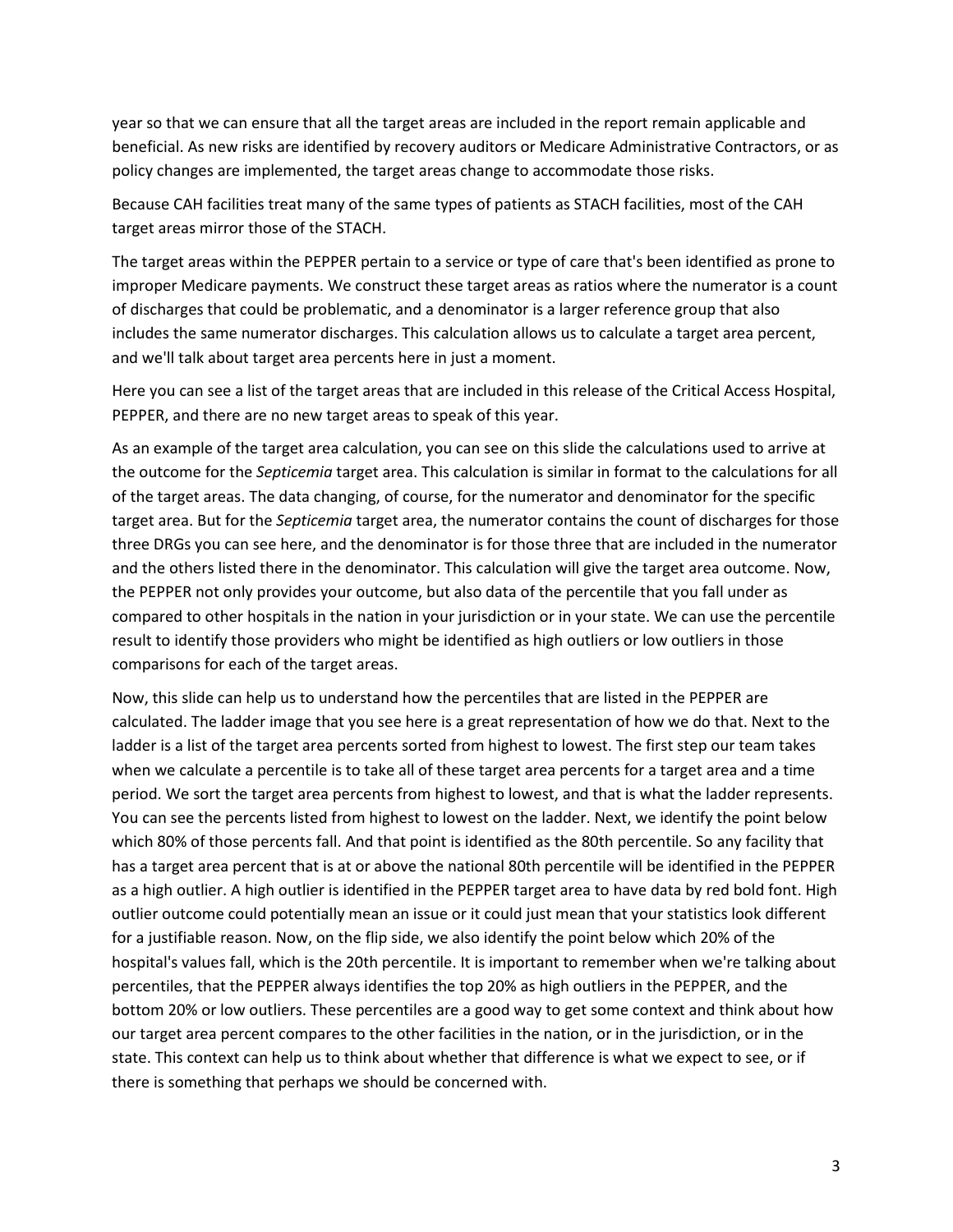How does PEPPER apply to providers? Well, the PEPPER can help a facility to identify areas where they may be outliers, and if that outlier status is something that should prompt an internal review within those target areas. We often get the questions, do I have to use my PEPPER and do I need to take any action in response to my PEPPER. The answers to those questions are, no, you are not required to use your PEPPER, though it is helpful information and we would encourage you to at least download it and take a look. But you are not required to take any action. However, it is important to remember that other federal contractors are also looking through the entire Medicare claims database. They might be looking for providers that could benefit from some focused education, or maybe even a medical review. And so from your perspective it would be nice to know if your statistics look different from others so you can decide if there's something to be concerned about and if you need to take a closer look, or if what you're looking at is what you expect to see in your PEPPER.

The PEPPERs are distributed in electronic format in a Microsoft Excel workbook. They are available for two years from the release date. We cannot send PEPPER through email because of the sensitive data housed within the PEPPER. We have to be judicial in the way that we distribute the PEPPER. It cannot be sent through unsecured e mails. With this in mind, we do have a portal online that you can use to access your PEPPER and we encourage you to go to the portal and download your PEPPER so you can have it in your files for your use.

When you access your PEPPER, you will be asked to enter some data and information. In preparation to go to the portal to get your PEPPER, you will need to have, first, excuse me, you will need first to have your six-digit CMS certification number. The third digit of this number will be a 1. This is also referred to sometimes as the provider number, or PTAN. This is not the same as your tax ID number or NPI number. The validation code for your PEPPER has been e mailed to the HARP administrator on file for your facility. And a new validation code will be required each time a PEPPER is released. The validation code that you used successfully to access your PEPPER in the previous year or earlier release will no longer be valid or accepted for a new release.

As I said, the validation code for your PEPPER has been emailed to the HARP security administrator on file, and that can be shared with others as deemed appropriate.

Let's go now to the sample PEPPER and take a look at everything that the report has to offer for us. So here we see the sample PEPPER. This is the file that is available on our website, on the Critical Access Hospital "Training & Resources" page. So you can access this for yourself if you wish to later on, to take a look at a sample PEPPER.

The PEPPER begins with the purpose tab, and you can see down at the bottom, there are several more tabs. Each of the target areas gets their own—gets its own tab for the data analysis and comparison information. But there are a few, I call them introductory tabs to begin. And one of those is the purpose tab that we are on now. This gives us some introductory information about the PEPPER. It lets us know that we are looking at the federal fiscal years through the fourth quarter of fiscal year 2021. And then down here towards the bottom, you can see that it does verify the jurisdiction that your hospital falls under. So you can be sure that you're looking at the correct jurisdiction information when you're looking at the comparison information.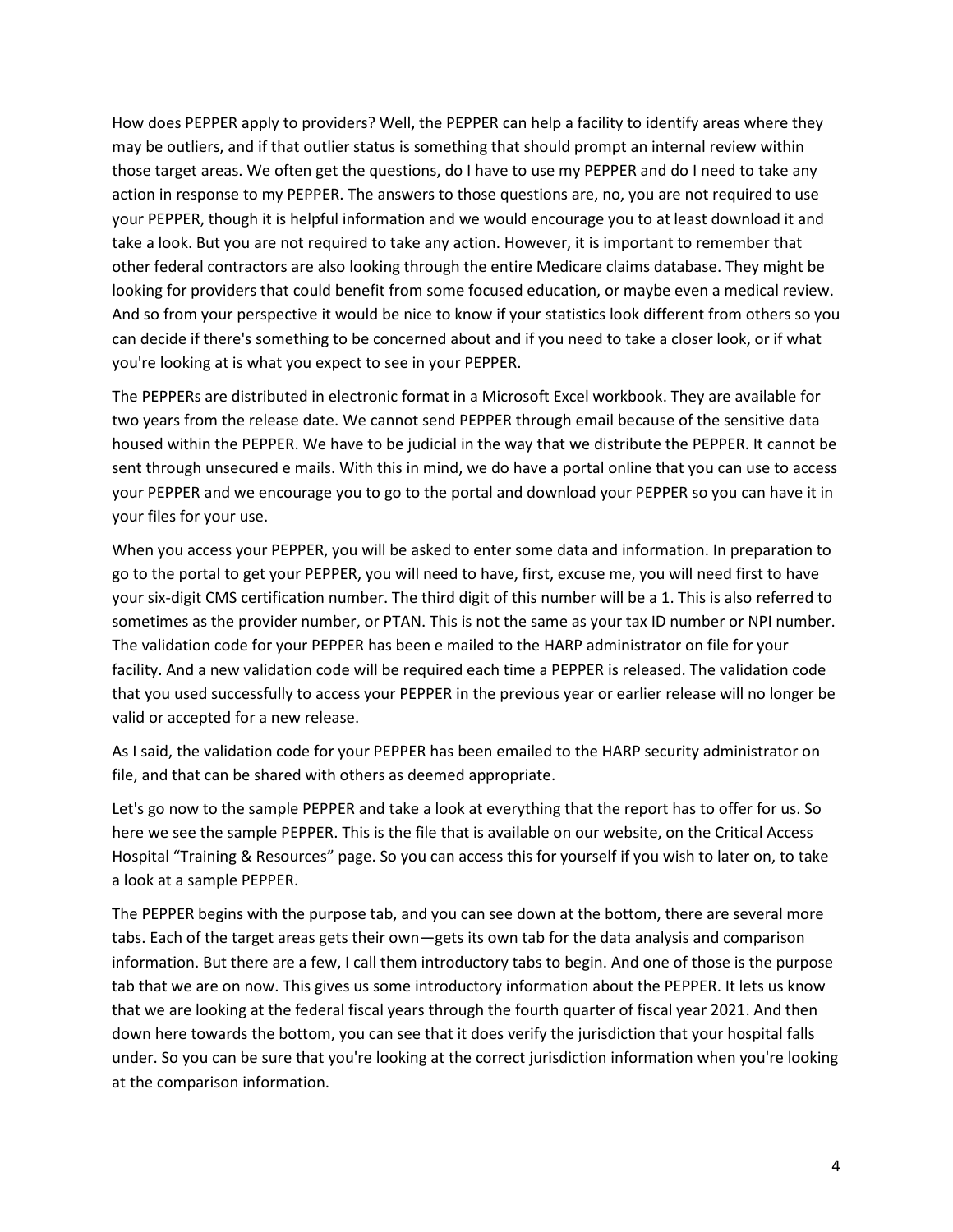This next tab is the definitions tab, and this is a wonderful resource that lets you look at the calculations and the information that is used for the calculations for each of the target areas. And when we get into the next tabs and the target area tabs, you will see there is a lot of data, there is a lot of numbers, and this information that is actually also housed in the user's guide is on hand for you in the definitions tab. So if you are looking at these numbers and you're wondering, wait, what am I exactly looking at, I need to double check the calculation for this to make sure my numbers look the way they're supposed to be looking, you can always flip back to this definitions tab and take a look. And you'll see there all listed there.

The next tab is the compare tab, and this tab displays statistics for the most recent time period. So the percentiles that you see here indicate your hospital's target area percent as they compare to the target area percent for all the hospitals either in the nation, the jurisdiction, or the state. So for instance, if a hospital's jurisdiction percentile is 80, then 80% of the hospitals in the Medicare Administrative Contractor MAC comparison group have a lower percent value than that hospital. Kind of where you place on that ladder. And you can see here, the target areas are listed. The number of target discharges is that next column. That is your numerator for your calculation of your target area information. It shows the percent, and then it shows the percentile as to where you fall. And then on that final column is the sum of payments.

Next we get into each individual target area. I'm not going to go through every single target area, because that will be pretty dry and maybe perhaps a little bit boring, but I'll take a look with you at some of these target area tabs so that we can make sure that we understand what we're looking at. But each of the target area tabs are going to look like this one. We'll start here with the *Stroke Intracranial Hemorrhage* target area. You'll see here that for the previous two fiscal years, 2019 and 2020, this hospital has no data listed. If you ever see no data listed in your target area tab on your PEPPER, that means that either the numerator or the denominator count is less than 11. So that is kind of the threshold. We obviously have a lot of data we're looking through. We have a lot of information that we have listed, and 11 is the threshold that we use. So if either of those numerator or denominator has less than 11, then you're going to see a "no data" listed here, which is the case for this sample provider.

However, the provider does have information for this most recent fiscal year, 2021. They are not an outlier for this specific target area. It's listed right there at the top, outlier status. The PEPPER does then list the target area percent for this particular provider. It was 92.3%. So that 92.3% on the ladder was not above that 80% percentile mark that was drawn across that ladder status, and that list. And it was not within that 20th percentile that you saw down at the bottom of the ladder. Each of these tabs also in this first table here, also lists the target count, and the denominator count. These are the raw numbers that you use—that you will use, and that we used, to calculate your percent for your target area. We have all this information here. We want you to be able to know the data that we used and the data that was used with the creation of the PEPPER, and we want you to have that at your fingertips when you're looking at this comparative data.

So as you go through, you can also see down at the bottom, the second table has your comparative data listed. And the comparative data is listed here for you. Your individual data is listed in this top table. The comparative data is listed in the bottom table. And then underneath we have a graph. And I really love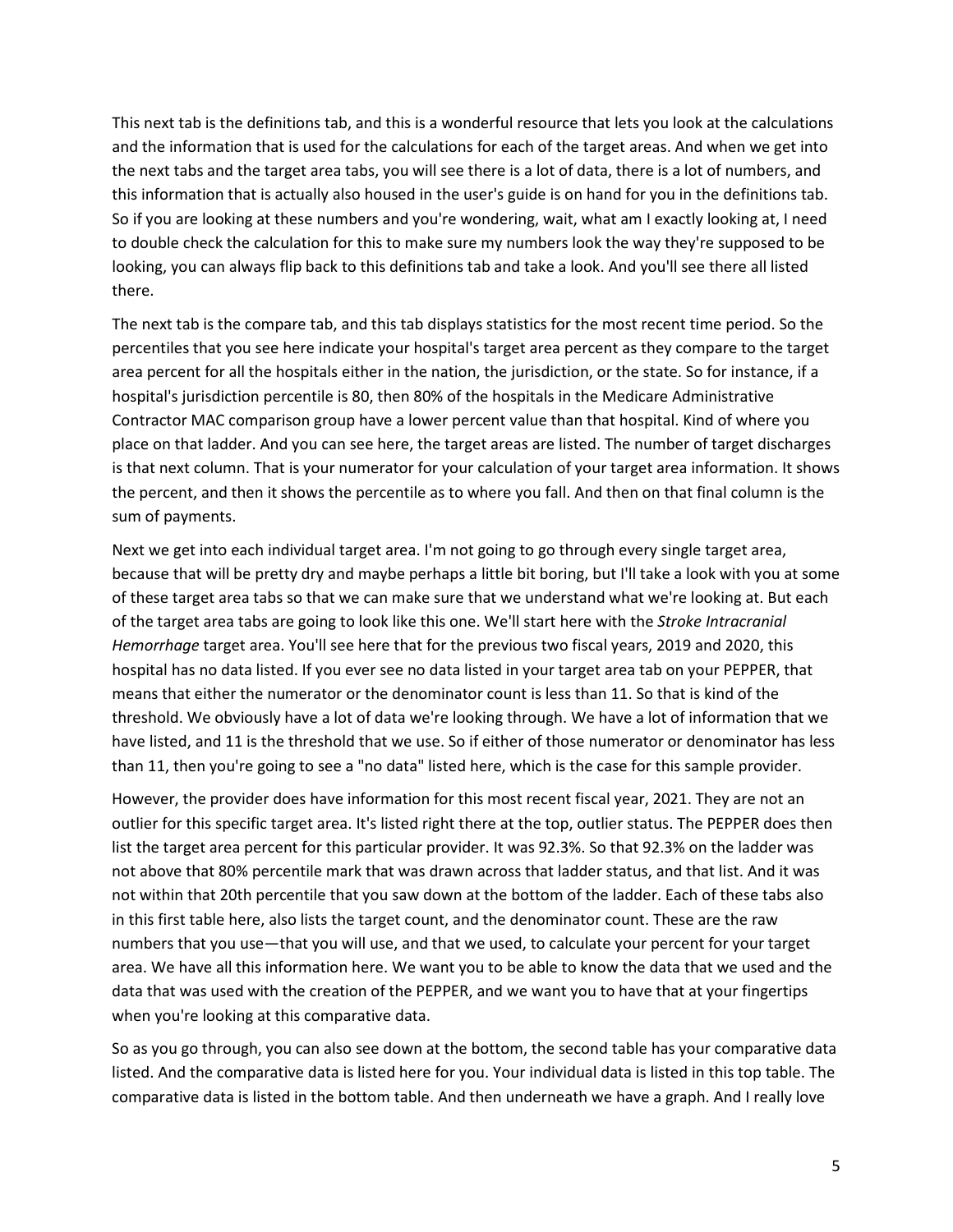that we include the graph on each of these target area tabs, because different people look at data differently, and some people would rather look at the tables with the numbers. Some people would rather look at this visual representation. I personally like the visual representation, but it is whatever is easiest for you when you're looking at the PEPPER. But you'll see here that the FY2021 is the only year that has that blue bar. That is because that blue bar represents the hospital's outcome. That 92.31%. And you can also see the national 80th percentile that is listed here with this red straight line, solid line, I should say, and the national 20th percentile which is this green solid line. So this shows you the information that's listed above in this picture form, in this graph form.

Let's move to that *Septicemia* target area, because that is the sample that we looked at. Before I get to that, let's look quickly at the respiratory infection data tab. This tab, for this sample provider, there was no data available for this provider. So they have no outcomes for this target area. But you do see, just because they don't have any data, those numbers fell less than 11, that doesn't mean that we removed them from the PEPPER. We want all the PEPPERs to look the same, we want everyone to have that same target area formatting, so we do include that here. But again, it's nothing to worry about, it's just that that threshold of 11 was not met.

*Simple Pneumonia*, we can see here, again, this provider for fiscal year 2021 was actually identified as a low outlier. And we can see here, their target area, length of stay, their numerator, and their denominator, average length of stay, including, as we saw before, the target area count, that's your numerator and the denominator count is obviously your denominator.

But to look a little bit closer at another target area, let's go, as I said, to *Septicemia*. So, as I said, in our in the PowerPoint presentation, we did see the calculation for this target area. For this provider, the sample provider, during fiscal year 2021, or at the end of fiscal year 2021, their target area percent was calculated. You can see it is in red bold font. And they are marked as a high outlier. They have that high outlier status. And I wanted to look at this one in depth with all of you, because you can see that in for this most recent fiscal year 2021, this provider is not an outlier. Their target area percent did change, and of course, the 80th percentile, the 20th percentiles, those all changed as well. When they have when the data comes in, and is listed, so 60.7% was the outcome for this provider for this target area, at this point, at the end of fiscal year 2021 they're not identified as a high outlier. Actually they're not identified as an outlier at all.

But we can see 2020 and 2021 we have that target area percent calculation. So that's their outcome. And then as I said, we have the target count which is the numerator. And then we have the denominator count, which is the denominator information. Again, that's the data that we used to calculate their target area percent, and their outcome.

The numerator average length of stay, of course, tells you the average length of stay that was on the information using that data for the numerator count. And the same then for the denominator count right underneath. And the average payment for the numerator. So the average payment for that information within the numerator is listed here. And then the sum of payment. Not only do you get the average payment, but you also get the complete sum of payments for that numerator.

So moving down to our comparative data, let's just look at fiscal years 2020 and 2021, because those are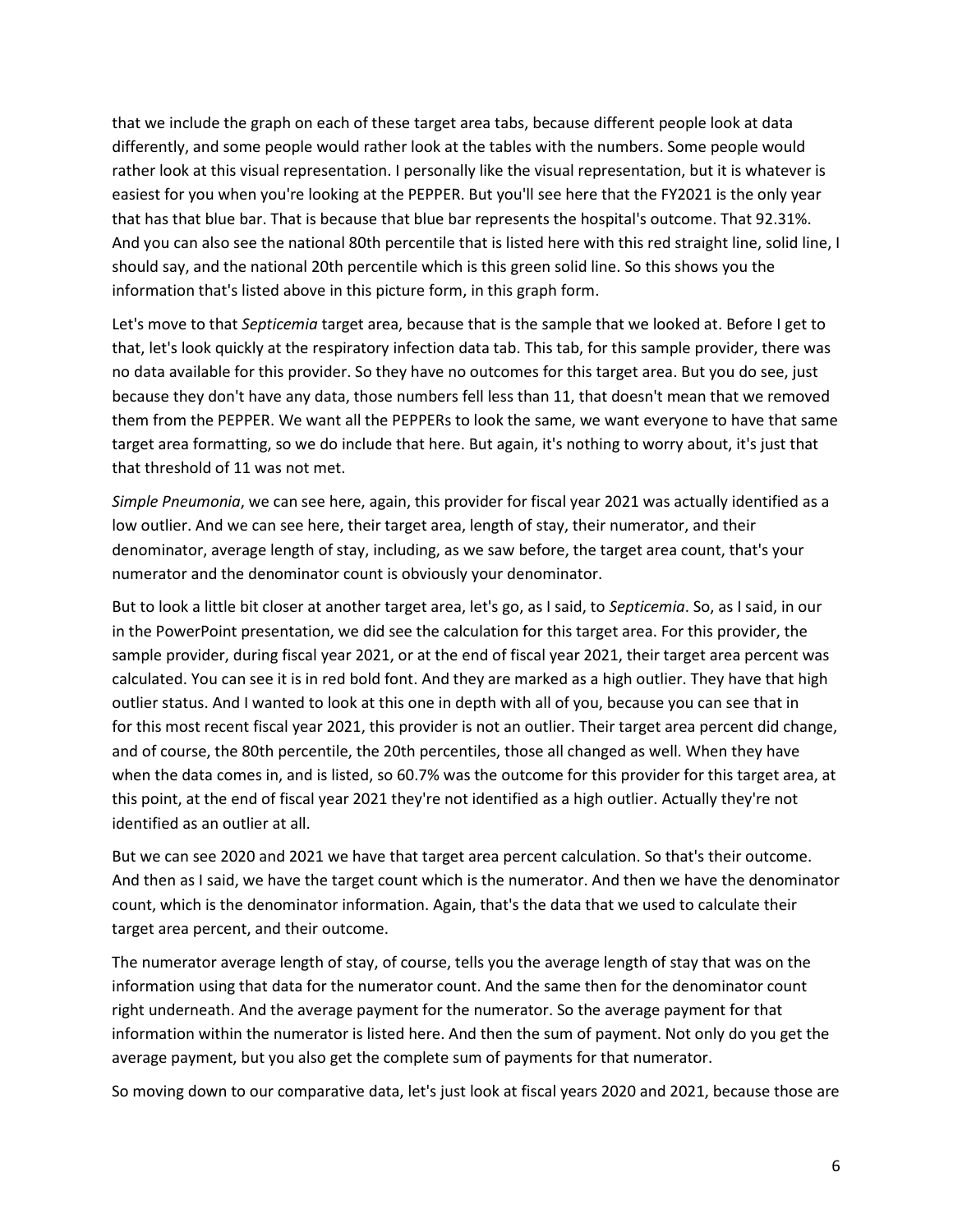the years that the provider has data listed. But as you can see in 2020, the national 80th percentile, the jurisdiction, the state, they're all listed as well as that national jurisdiction and state 20th percentile. So all of those raw numbers—excuse me, I should say calculated numbers, and that data is listed here for you. In these two columns. And these change just as much as—not just as much, but as the providers change, the national jurisdiction and state 20th and 80th percentile, it's different every year as well. It all just depends on the data that's coming in. And of course if we have any questions about what data we're looking at, we can always use the user's guide. We can always use this definitions tab.

So then let's move down to the *Septicemia* graph. That is going to plot out all of this great information that we have here on the comparative data table. And we can see the national, the jurisdiction, and the state 80th percentile are represented by the solid, the dashed, and the dotted red lines, and the 20th percentile the same, but in green. So, again, this is a great visual representation of the data that is in that compare table. Not only do we provide your individual information, the comparative data table, and then this graph representation, of all that information, but for each of the target areas, we also have listed suggested interventions. So if you're a high outlier or if you're a low outlier, maybe you're looking at this information and you're saying, that does not look right to me, that should not be that way, these numbers are not what I think that we should be seeing, and you want to take action and you want to change that, we have information here for you to do just that. We have suggested interventions, if you are a high outlier, and of course, the same if you're a low outlier. So we kind of provide some guidance here to help you take next steps if there are issues, or I should say if there are numbers and data here that you should be concerned with.

So I'm not going to click too quickly through the rest of these target area tabs, but you can see, as I said, they are set up in the same way as the others that we have reviewed. Actually, on this PEPPER, we've got some hiding behind. There's enough target areas to have as many tabs as we see here. So we kind of have to scroll over, and you can see here, of course, the rest of the target areas. Your two-day stays for medical DRGs, surgical DRGs, your one-day stay for each of those DRGs. And then we have at the very, very end these last two tabs are some more comparative data, but they do not represent target areas. These last two tabs, at the very end, show you the most recent fiscal year. The hospital top DRGs. So in the nation, these are the top DRGs that are being billed and being submitted for the Critical Access Hospitals. You can see those listed here. Total DRGs, or, excuse me, you can see the DRG description and total discharges for DRGs. The proportion of that DRG discharge to total discharges. And the average length of stay for the DRG.

 For such a simple table, it seems to me, compared to the target area tabs, really, this is really, again, a wealth of knowledge. Each of our tabs really does have a ton of knowledge and a ton of data and information for you. They each have all three of those columns, and they also have the top DRGs and then all DRGs.

 And this last tab shows the same information for the jurisdiction. And we have the top DRGs listed here. And the same information listed. And again, this is all the information for the jurisdiction DRGs. I apologize, this top DRG, this is for the specific hospital that the PEPPER is released for. I apologize. This is the facility and hospital information, and then you can use this information how you fared to compare to the jurisdiction's top DRGs. So it's a bit of a step back, I would say, from that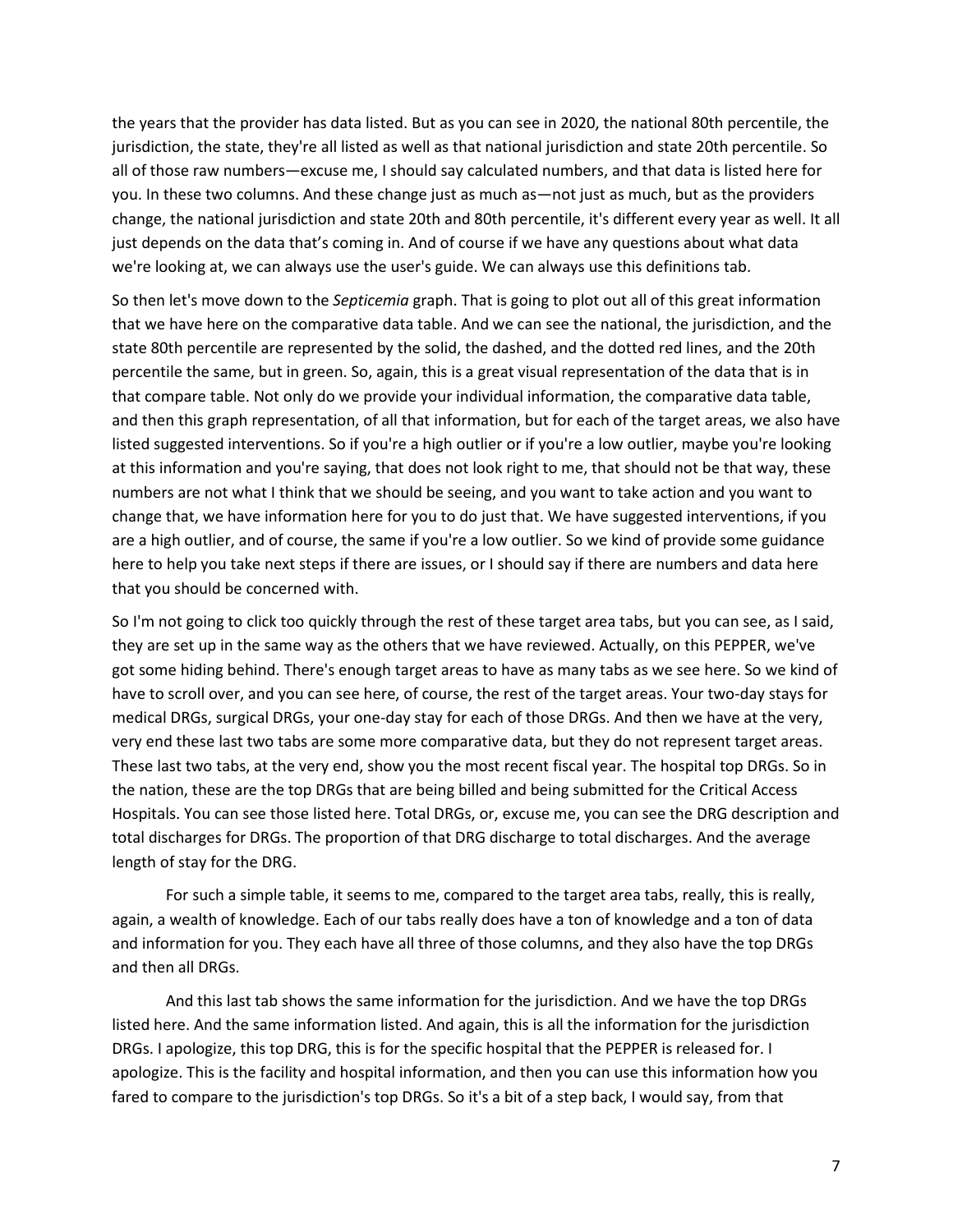detailed information that is available for each of the target areas. This is, again, like I said, taking a step back and looking at the top DRGs and how those compare across the jurisdiction.

Let's talk a little bit about, if you get your PEPPER and you see a lot of red and green indicating that you are a high outlier or a low outlier. Please don't panic if that happens to you. Remember that just because you're an outlier on the PEPPER, it doesn't mean that any compliance issues exist. It doesn't mean that you're doing anything wrong. It could mean that those are the numbers that you expect to see on your PEPPER. But again, we encourage hospitals to think about why they might be an outlier, and if those statistics in their PEPPER what they would expect to see. If something doesn't quite feel right, please coordinate with others in your hospital, share the PEPPER information, put your heads together and think about any factors that might relate to those numbers, and how they are listed, and the outcomes that you see in your PEPPER. You can pull some records, along with some claims, and just evaluate to make sure that you're following the best practices. And that really is the goal, to follow best practices, even if you're not an outlier.

We have a number of resources that are available publicly on our website, that's PEPPER.CBRPEPPER.org. One of those resources is aggregate information for the target areas both at a national and a state level. Also, there is aggregate information regarding the target areas and the top DRGs. This information is updated each time we have a PEPPER release.

We also have peer group bar charts which are updated on an annual basis. Some time ago we had providers who had asked us to make available a comparison applicable to what they would consider their peer group. And so these peer group bar charts enable providers to look at that type of information. With three different categories, we look at size, dictated by the number of episodes, and location, which is either urban or rural, and ownership type, which is for profit or physician owned, nonprofit or church owned or government.

Again, we do update those peer group bar charts annually. And if you do find that you do not agree with how we are representing your hospital's ownership type or location, that information will need to be updated through CMS. We use the CMS provider of services file, and that is maintained by the CMS regional offices. So you'll need to contact them for that update.

I just want to take this chance to share with you, first the PEPPER home page, and how you can navigate to those peer review, or excuse me, peer group bar charts. So I'm going to go ahead and share my screen. Here you will see our home page. This is live. It is PEPPER@CBR.CBRPEPPER.org. You'll see listed here the "Training & Resources" pages for all the types of facilities that we distribute PEPPERs for. But you'll also see those down here. And to get to your critical access training and resources, they are listed individually here. You see the user's guide, the training and resources. You can get to the portal, the PEPPER portal this way. And then we do have a map of the PEPPER retrievals by state. That's something interesting information as well.

To get to the peer group bar charts, you're going to go to this data tab, however, and you're going to click on Critical Access Hospitals. There's other data resources listed here as you can see. And feel free, of course, to take a look at those as well. But I do just want to point out the peer group bar charts. If you click on those right there, it will download. And hopefully open. Okay, let me stop sharing and only share